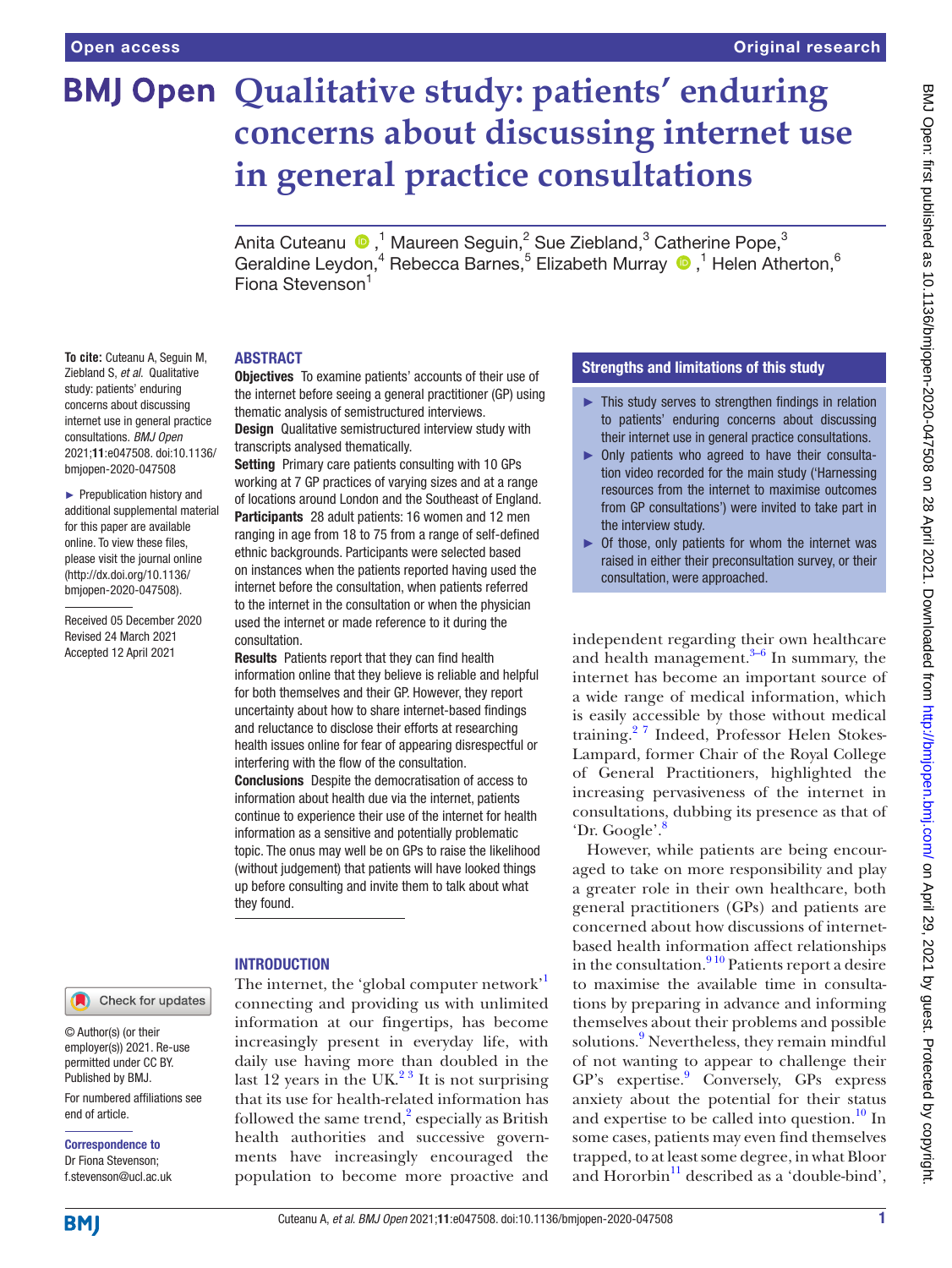which expects them to be sufficiently informed, but still defer to their GP's medical expertise and feign ignorance in relation to their medical problem.

This paper offers an in-depth examination of patients' accounts concerning their use of the internet before, during and following GP consultations. Given the aforementioned persistent unease surrounding the use of the internet in the consultation room, we reflect on the ways in which patients discuss and account for their use of the internet with regard to general practice consultations.

#### **METHODS**

#### **Design**

Semistructured qualitative interviews were conducted with 28 patients as part of the Harnessing Resources from the Internet study.<sup>12</sup> The complete data set comprises 281 video-recorded GP consultations, with preconsultation questionnaires completed by all patients, interviews with all 10 participating doctors and 28 selected patients. The 10 GPs came from seven practices across London and the southeast of England. Practices varied in terms of size, population density, level of deprivation and whether they were a training practice. The interviews sought to capture patients' accounts of their use of the internet prior to their video-recorded consultation and reflect on how and why they might, or might not, share prior use of the internet in consultations with their GP.

#### Data

We focus on the 28 patients who were interviewed after the consultation. Data were collected between September 2017 and May 2018.

#### Data collection

For the initial data collection, up to five patients who had previously indicated they would be prepared to be interviewed were purposively selected (on the basis of survey and consultation data) from each practice and approached. Patients were selected to reflect: (1) instances in which patients reported searching the internet before their GP consultation and this was raised in the consultation, (2) instances in which patients reported searching the internet before their GP consultation and this was *not* raised in the consultation, (3) instances in which the patient raised the topic of the internet in the consultation and this was not reported in the preconsultation questionnaire and (4) instances in which the GP used the internet or raised it as a topic during the consultation.

We sought to provide maximum variation in terms of sociodemographic characteristics. All participants provided signed informed consent which included permission to publish anonymised extracts for the purpose of education and teaching (see [online supplemental mate](https://dx.doi.org/10.1136/bmjopen-2020-047508)[rial 1](https://dx.doi.org/10.1136/bmjopen-2020-047508)). To minimise any risk of coercion, it was made clear that the decision to participate or to decline would not affect clinical care and that it was possible to withdraw consent up to the time all data were collected at their site.

We note that in one of the practices, practice number five, no patients agreed to be interviewed. GPs were not told which patients had been approached for a subsequent interview.

Semistructured interviews were conducted by one of two experienced female, non-clinical, qualitative researchers. They took place either in patients' homes or, if preferred, in a room provided by their GP practice. Interviews varied in length from 25 to 90min and were audio recorded. All were based on an agreed topic guide (see [online supple](https://dx.doi.org/10.1136/bmjopen-2020-047508)[mental material 2](https://dx.doi.org/10.1136/bmjopen-2020-047508)), which focused on accounts of what patients did prior to consulting, with prompts relating to the internet if it was not raised. Patients were also asked what happened in the consultation. The interviews were transcribed verbatim and anonymised by a professional transcription service with the transcripts checked for accuracy by the team.

## Data analysis

Data were analysed using thematic analysis.<sup>13–15</sup> Data analysis began with the process of familiarisation, noting down general impressions and providing a content summary for each interview. Initial codes and impressions were carefully sorted and collated into overarching themes.<sup>[16](#page-5-4)</sup> Employing, as Nowell *et*  $al^{16}$  $al^{16}$  $al^{16}$  put it, 'an iterative and reflective process that develops over time and involves a constant moving back and forward between phases' (p. 4). A series of coherent themes were developed, reviewed and defined over a period of several weeks. A data clinic session was held with seven experienced qualitative researchers to help further refine and strengthen the existing themes. Additional discussions and brainstorming sessions with the project leader (FAS) helped structure the themes and develop the narrative.

### **Findings**

# Participant characteristics

Interviewees comprised 16 female and 12 male patients ranging in age from 18 to 75 years of age (see [table](#page-2-0) 1).

#### Internet research: a complicated but necessary first step for patients?

Although the literature suggests that patients are worried about being perceived negatively, in this study, most patients presented consulting the internet as an important and necessary step prior to seeing their GP.<sup>2</sup> Researching symptoms or concerns on the internet via the well-known web search engine 'Google' has become a reflex for many. This is a testament to its perceived usefulness. The term 'Google' is often automatically cited and creates a feeling of complicity as though its use, in this context, has become part of a now widely shared private joke:

I: 'Um, okay, and before your appointment with [Dr's name] can you remember whether you sought any sort of information or advice about your symptoms or?'

Pt: 'Google.' (interviewer laughs)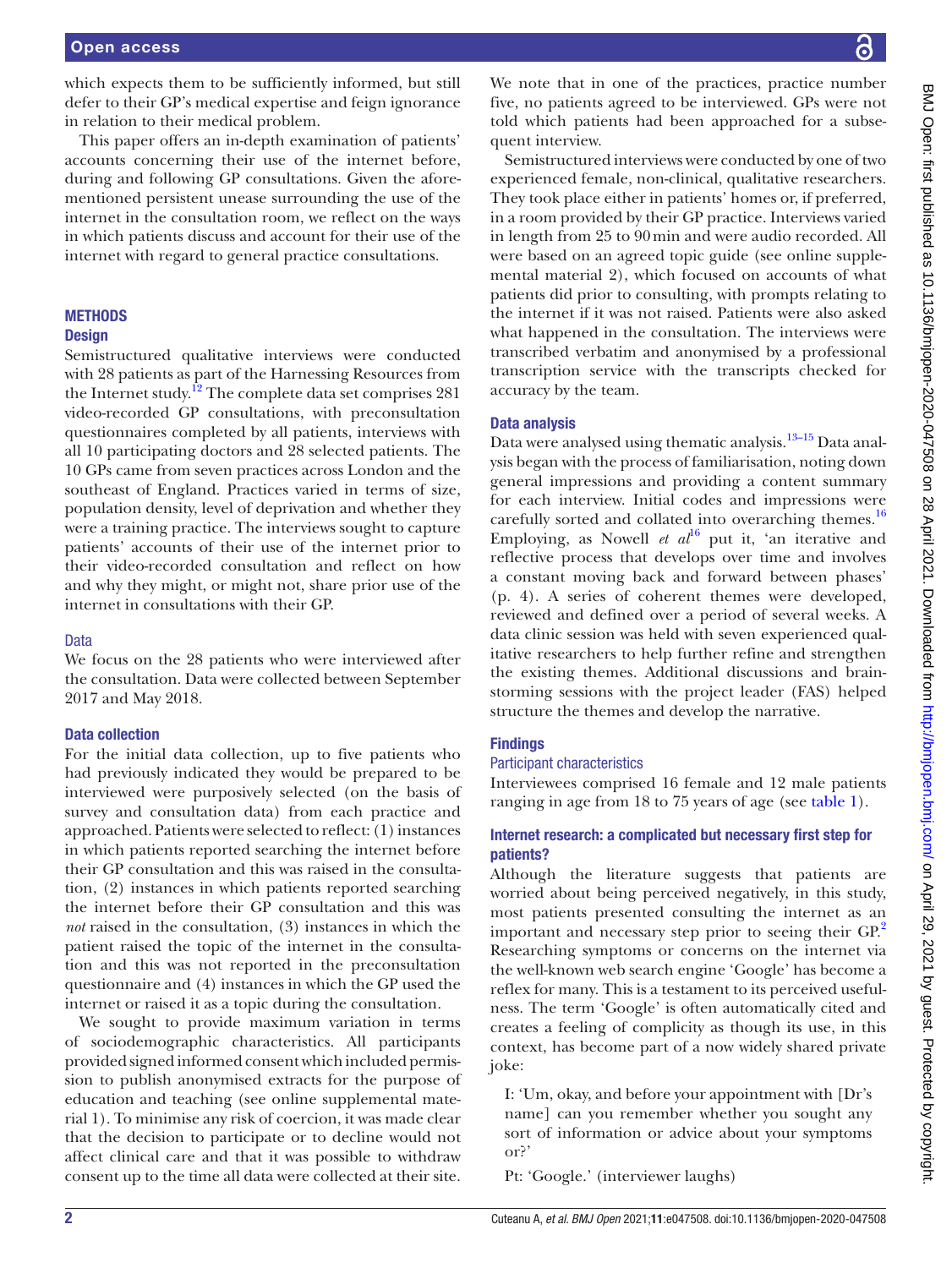<span id="page-2-0"></span>

| Table 1 | Characteristics of patients interviewed |                                                         |
|---------|-----------------------------------------|---------------------------------------------------------|
| Gender  | Age (years)                             | <b>Condition</b>                                        |
| M       | 56–65                                   | Foot problem.                                           |
| F       | 56-65                                   | Urinary tract infection.                                |
| M       | $56 - 65$                               | Suspected inner ear benign tumour.                      |
| F       | 56–65                                   | Blood in stools.                                        |
| F       | $19 - 25$                               | Throat feel bruised.                                    |
| F       | 56-65                                   | Blood test result.                                      |
| M       | $46 - 55$                               | Knee pain.                                              |
| F       | $46 - 55$                               | Shoulder pain.                                          |
| M       | $56 - 65$                               | Suspected hernia.                                       |
| F       | 66-75                                   | Requested knee replacement.                             |
| M       | 66-75                                   | Hole where hernia operation scar is.                    |
| M       | 66-75                                   | PSA test result.                                        |
| F       | $36 - 55$                               | Thyroid problem.                                        |
| F       | 66-75                                   | Hissing sound in one ear.                               |
| F       | $26 - 35$                               | Pain in ear.                                            |
| F       | 26–35                                   | Complications from deviated septum<br>surgery.          |
| M       | $0 - 18$                                | Baby has oozing belly button.                           |
| F       | 66–75                                   | Respiratory infection.                                  |
| F       | 66-75                                   | UTI and heart issues.                                   |
| F       | 56-65                                   | Pain behind knee.                                       |
| M       | $0 - 18$                                | Three-year-old boy has spot on neck.                    |
| M       | 46–55                                   | Discussion of patient's recovery from<br>throat cancer. |
| F       | $56 - 65$                               | Review of patient's overactive thyroid.                 |
| M       | $46 - 55$                               | Lethargy and pain in chest.                             |
| M       | $56 - 65$                               | Check-up for diabetes.                                  |
| M       | 66-75                                   | Review of pain in head.                                 |
| F       | $46 - 55$                               | Lower back pain, numbness in tip of<br>middle finger.   |
| F       | 46–55                                   | Mark on chest.                                          |

PSA, prostate-specific antigen; UTI, urinary tract infection.

# I: 'Yeah.'

Pt: Google. Yes, definitely Google. (Pat. 23)

Beyond highlighting that the internet constitutes an important step, patients also report being aware of a need to navigate the information it contains quite carefully. When asked why they prefaced their question to the GP with a disclaimer about having used the internet, a patient explained that although they understood that unfiltered medical information can lead to unnecessary panic, it has become an almost instinctive step:

I repeat it, I know I shouldn't. Yeah 'cause as I said, you know, you tend to be a bit pessimistic and, uh, look at, um, whatever could be the worst thing linked to the, I don't know why, but for some reason, you know, you always look at, I think, the first thing is the, is that you look at it as a sort of first self-help, and, uh, there's been times where, maybe, I had something and I looked it up. And I thought, 'Oh, phew, it's not that,' as well, you know. Yeah. Erm, obviously cancer is the number one, um, and all sorts of things, but, um, yeah, I think, sometimes, internet can be useful. (Pat. 28)

Linked to this is that although looking on the internet can be helpful, there is a need to remain vigilant in terms of assessing the information, with a conclusion that consulting is the best solution to medical concerns.

I think, sometimes, internet can be useful. Erm, maybe, you know, if you have a little, um, problem, or you can look it up and you can have a better idea of what it is. Er, but again, you know, sometimes it can be on, on the other hand it could be quite misleading, because then you'll panic. So, it's two ways, you have to sort of know how to, probably how to use it and what to do with it. And always better to see a doctor, obviously. (Pat. 28)

Some people reported using the internet to solve their medical problems, and only when they failed to solve their problem 'resorted' to consulting a doctor.

So, I did try and find out as much information as I could, but, erm, I wasn't very successful so, that's why. […] I resorted to going to the doctor. […] That's the only thing I did do, I just went on the internet, that's all. (Pat. 10)

Using the internet was described as serving a preparatory function in ensuring patients were equipped with information to facilitate their upcoming consultation. The internet was seen to present the offer of an advantage in terms of knowing the right questions to ask, enabling patients to navigate towards an optimal management or treatment outcome.

You can ask the doctor more about what you've got because you've got more information about what you've got. I'm not saying that you distrust doctors or anything like that. But in this day and age with everybody under pressure, it's best to know what you're coming for. […] So it, you know, you wanna be able, you wanna have knowledge 'cause you wanna be able to not get fobbed off with anything less than getting [the issue] fixed. [...]

And in fact, they do say that people who are more eloquent with, with what they, how they can describe [...] they get the better treatment. [...] The doctors are highly intelligent, so if you go in there and […] have a good conversation, you're armed with information, you can ask the right questions and lead to the right treatment and try and get that treatment. (Pat. 6)

When asked what benefits they perceived from using the internet, some patients felt that the internet helped them to optimise limited time in the consultation room: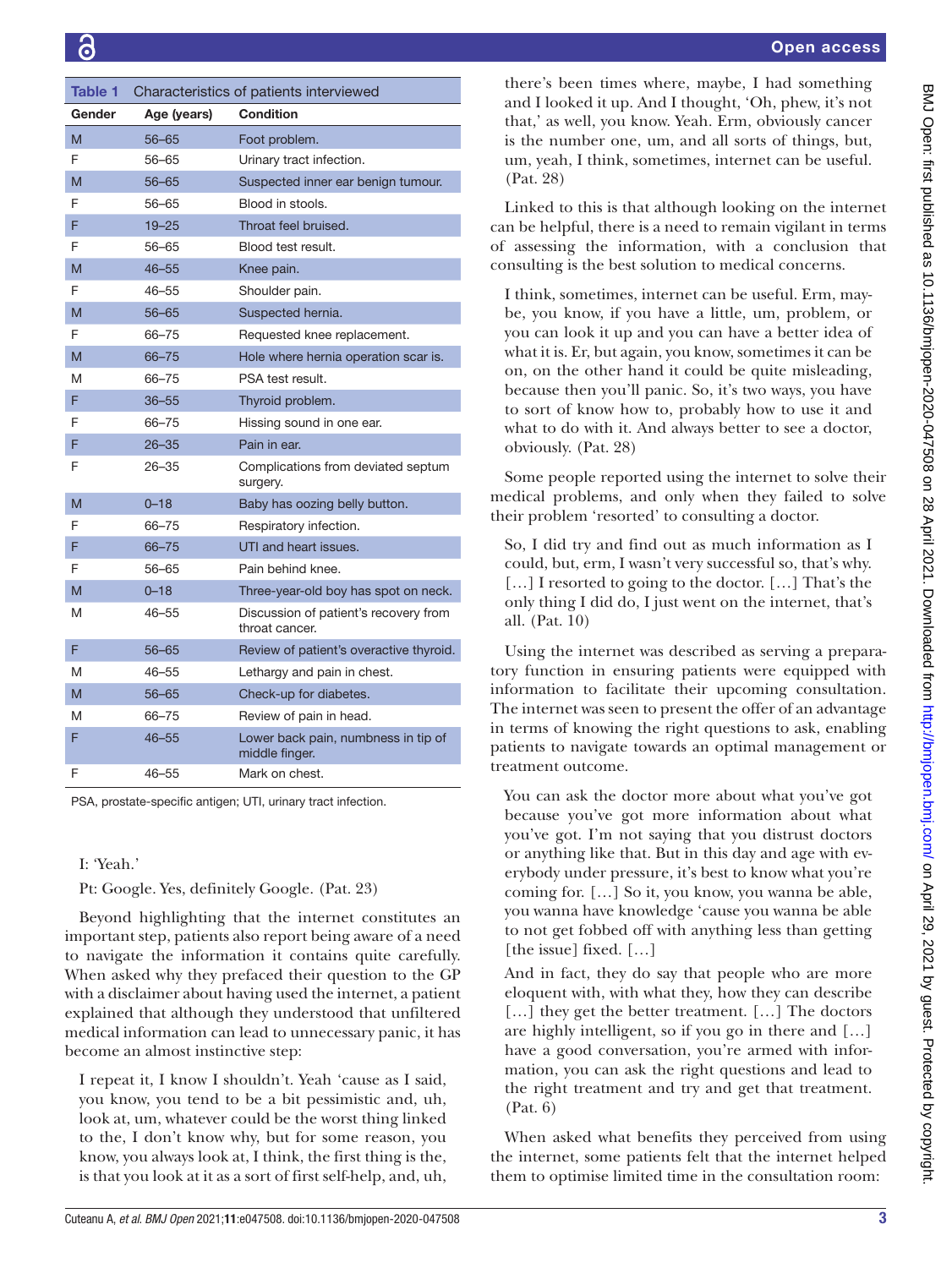You know, you've got limited time to get things across. (Pat. 3)

Finally, it is important to note that patients generally reported the need to reflect on their use of the internet. For example, in relation to when information available online would stop being useful and become instead a source of anxiety:

But you really need to have, I think, a very steady mind (patient laughs) um, to use that. So, I kind of, um, rather than not looking on internet, I would say I look on internet, but keeping a sort of, um, protecting myself, you know, from going too far. (Pat. 28)

# Use of the internet as a reflection of the doctor–patient dynamic

In line with existing literature, $2\frac{910}{910}$  concern was expressed that it was not appropriate to mention use of the internet prior to consulting. This was associated with a perceived procedural etiquette when talking to their doctor.

I: 'In the consultation I don't think you sort of referred to the fact that you'd gone on the internet, was there any reason why you didn't sort of bring that up or?'

Pt: 'Um, I think I always think, doctors probably don't want to hear that, because you, you've gone to ask them.'

I: 'Mhm.'

Pt: 'Haven't you? So, um, I don't really want to say, 'Well, I've looked it up on the internet what do you think?' (Pat. 23)

Patients talked of the need to monitor for the right slot to mention searching as well as a concern to ensure that mentioning use of the internet is not perceived as an explicit request or pressure for a particular GP action, such as prescribing.

As I say, it's one of those things you sort of make known at the appropriate point if one arises. And not sort of, go in with a banner over your head saying, 'I've looked all this up on the internet. Now just give me a prescription brother'. Not the sensible way of doing it. (Pat. 3)

Some patients reported that their understanding of how interactions between doctors and patients worked meant they struggled to see how they could integrate what they learnt from the internet into the consultation.

But on the whole, I don't think it's the sort of thing the GP wants to discuss. […] It doesn't fit my model, or what I perceive to be the GP's model, of how the conversation is supposed to go. (Pat. 11)

Interestingly the apparent sensitivity to discussing use of the internet for health was also evident in the patients' responses to the researcher, in which their internet use was presented as prudent, rational or 'common sense',

and in some cases, patients emphasised legitimising personal characteristics such as a professional background, for example, healthcare or education, that worked to normalise their use of the internet

So, I mean, because I was a teacher, just Googling and looking for information and sifting out information, something I did all the time, […] as a (subject) teacher that you have to do that. (Pat. 6)

# **DISCUSSION**

# **Summary**

Patients reported use of the internet as an initial response to health symptoms and a way of reducing the pressure on the UK healthcare system. Their reports of soliciting medical expertise only after seeking information online is consistent with previous research. $^2$  It is however notable that despite the internet being presented as a key way in which patients managed their health, caution was expressed by patients about both use and sharing internet use with the GP, and in some cases, use of the internet was presented as a deviant action.

# Strengths and limitations

This analysis extends previous research about patients' use of, and views about, sharing information from the internet in primary care consultations. Only patients who agreed to have their consultation video recorded for the main study and indicated they were happy to be contacted for an interview were invited to take part in the interview study. Of those, only patients for whom the internet was raised in either their preconsultation survey, or their consultation, were approached. This means our sample focused on those people for whom the internet had played a part in a recent consultation grounding data collection in an actual event as opposed to hypothetical ideas.

# Comparison with existing literature

The findings are consistent with the existing literature regarding patients' reluctance to share details of their internet research despite internet use continuing to intensify over the years.<sup>1718</sup>

Our findings are in line with Parsons' now classic sociological theory relating to medical interactions first outlined nearly 70 years ago.<sup>19</sup> Parsons pointed to the functional asymmetry of the medical encounter and how the medical consultation is itself embedded within the wider functionality of the institution of medicine in society.<sup>[19](#page-5-6)</sup> While this may on the face of it appear undesirable and a barrier to open communication between the doctor and their patient, detailed analysis of medical interactions in a range of settings have illustrated that asymmetry is key to understanding the ways in which both medical profes-sionals and their patients organise their interactions.<sup>[20](#page-5-7)</sup> One way to engage with and position our findings is in relation to the idea discussed by Heritage<sup>21</sup> of access and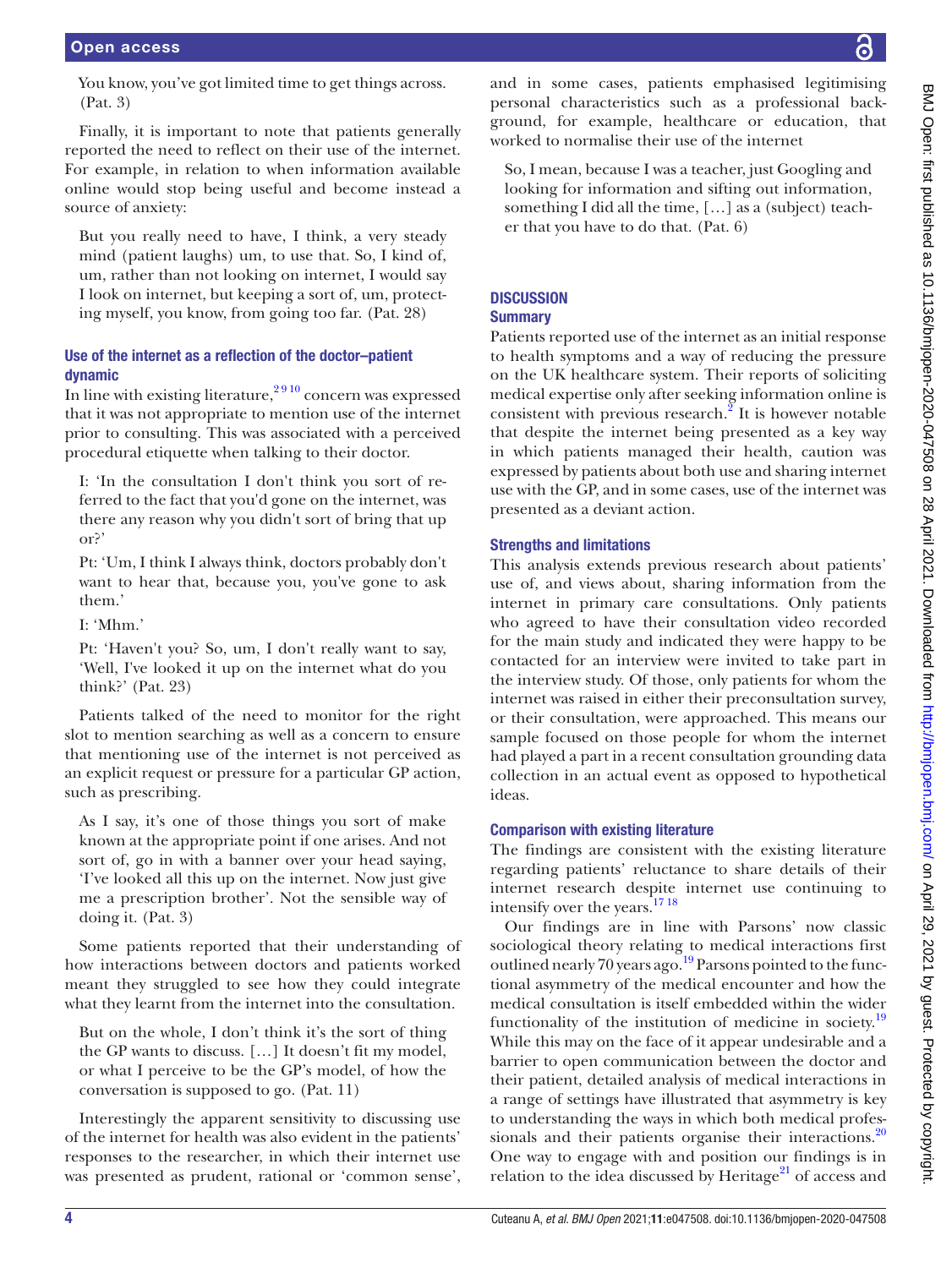# 6

rights to specific domains of medical knowledge and information in medical consultations. The avoidance by patients of broaching their use of the internet explicitly or directly with their healthcare providers can be seen as in keeping with attempts by patients to maintain the shared understandings in relation to how medical consultation operate and not be seen to encroach, uninvited, on the doctor's 'domain' of medical knowledge.

# Implications for research and/or practice

These observations highlight a difficulty in balancing the perceived responsibility of being a patient in the internet age on the one hand with the presentation of a feeling of needing to conform to a prior model in which 'medical knowledge' is only accessible via the doctor. There is an opportunity for GPs to take the initiative when patients present their problem at the beginning of the consultation to ask what they think might be wrong and if they have looked the problem up.

# **CONCLUSION**

Previous research on this topic showed that there was a reluctance on the part of patients regarding sharing information found on the internet. Our findings support this claim and show that despite an ever-increasing democratisation of access to information and growth in use of the internet across the population, this reluctance is still present. This study offers insights into how patients approaching use of the internet for health concerns. Such understandings are crucial given the current pandemic is and will continue to encourage a greater adoption of, reliance on, technology and the internet in particular.

#### Author affiliations

<sup>1</sup> Research Department of Primary Care and Population Health, University College London, London, UK

<sup>2</sup>Department of Health Services Research and Policy, London School of Hygiene & Tropical Medicine, London, UK

<sup>3</sup>Nuffield Department of Primary Care Health Sciences, University of Oxford, Oxford, UK

<sup>4</sup>Primary Care and Population Sciences, Faculty of Medicine, University of Southampton, Southampton, UK

<sup>5</sup>Centre for Academic Primary Care, School for Social and Community Medicine, Bristol University, Bristol, UK

<sup>6</sup>Unit of Academic Primary Care, Warwick Medical School, University of Warwick, Coventry, UK

Twitter Sue Ziebland [@sueziebland](https://twitter.com/sueziebland) and Helen Atherton [@h\\_atherton](https://twitter.com/h_atherton)

Acknowledgements The authors would like to thank the participants of this study as well as the Harnessing Resources from the Internet project research team for their support and collaboration. We would particularly like to acknowledge the work of Laura Hall who was one of the researchers on the study.

Contributors FAS, GL, RB, SZ, CJP, EM and HA conceived of the study, designed it and securing funding. MS collected the data. Analysis of the data and initial drafts were led by AC and FA and the manuscript was reviewed critically by GL, RB, SZ, CJP, EM, HA and MS. All authors have edited and approved the manuscript for submission.

Funding The HaRI project was funded by the National Institute for Health Research School for Primary Care Research (Award/Grant Number 284). National Health Service (NHS) costs are covered via the Local Clinical Research Network. The present study has received funding from the Laidlaw Foundation.

Disclaimer The views expressed are those of the authors and not necessarily those of theNational Institute for Health Research, the NHS or the Department of **Health** 

Competing interests None declared.

Patient and public involvement statement Two study participants and public involvement representatives advised the research group from the inception of the study. They were also members of the steering committee and advised throughout the study.

Patient consent for publication Not required.

Ethics approval The HaRI study received ethics approval from the UK NHS Research Ethics Committee and governance approval obtained from the Health Research Authority. All participants provided written consent before taking part in the study.

Provenance and peer review Not commissioned; externally peer reviewed.

Data availability statement No data are available. Some data are available for reuse on application following appropriate ethics and data governance requirements.

Supplemental material This content has been supplied by the author(s). It has not been vetted by BMJ Publishing Group Limited (BMJ) and may not have been peer-reviewed. Any opinions or recommendations discussed are solely those of the author(s) and are not endorsed by BMJ. BMJ disclaims all liability and responsibility arising from any reliance placed on the content. Where the content includes any translated material, BMJ does not warrant the accuracy and reliability of the translations (including but not limited to local regulations, clinical guidelines, terminology, drug names and drug dosages), and is not responsible for any error and/or omissions arising from translation and adaptation or otherwise.

Open access This is an open access article distributed in accordance with the Creative Commons Attribution 4.0 Unported (CC BY 4.0) license, which permits others to copy, redistribute, remix, transform and build upon this work for any purpose, provided the original work is properly cited, a link to the licence is given, and indication of whether changes were made. See: [https://creativecommons.org/](https://creativecommons.org/licenses/by/4.0/) [licenses/by/4.0/](https://creativecommons.org/licenses/by/4.0/).

#### ORCID iDs

Anita Cuteanu<http://orcid.org/0000-0001-9490-5991> Elizabeth Murray<http://orcid.org/0000-0002-8932-3695>

# **REFERENCES**

- <span id="page-4-0"></span>Oxford English Dictionary. Oxford university press; c2020. Internet, 2019. Available: [https://www.oed.com/viewdictionaryentry/Entry/](https://www.oed.com/viewdictionaryentry/Entry/248411) [248411](https://www.oed.com/viewdictionaryentry/Entry/248411)
- <span id="page-4-1"></span>2 Tan SS-L, Goonawardene N. Internet health information seeking and the patient-physician relationship: a systematic review. *[J Med](http://dx.doi.org/10.2196/jmir.5729)  [Internet Res](http://dx.doi.org/10.2196/jmir.5729)* 2017;19:e9.
- <span id="page-4-2"></span>3 Prescott C. Internet access – households and individuals, Great Britain: 2020 - Office for National Statistics. Ons.gov.uk, 2020. Available: [https://www.ons.gov.uk/peoplepopulationandcommunity/](https://www.ons.gov.uk/peoplepopulationandcommunity/householdcharacteristics/homeinternetandsocialmediausage/bulletins/internetaccesshouseholdsandindividuals/2020) [householdcharacteristics/homeinternetandsocialmediausage/](https://www.ons.gov.uk/peoplepopulationandcommunity/householdcharacteristics/homeinternetandsocialmediausage/bulletins/internetaccesshouseholdsandindividuals/2020) [bulletins/internetaccesshouseholdsandindividuals/2020](https://www.ons.gov.uk/peoplepopulationandcommunity/householdcharacteristics/homeinternetandsocialmediausage/bulletins/internetaccesshouseholdsandindividuals/2020)
- 4 NHS. '3. People will get more control over their own health and more personalised care when they need it. longtermplan.nhs.uk, 2021. Available: [https://www.longtermplan.nhs.uk/online-version/chapter-](https://www.longtermplan.nhs.uk/online-version/chapter-1-a-new-service-model-for-the-21st-century/3-people-will-get-more-control-over-their-own-health-and-more-personalised-care-when-they-need-it/)[1-a-new-service-model-for-the-21st-century/3-people-will-get-more](https://www.longtermplan.nhs.uk/online-version/chapter-1-a-new-service-model-for-the-21st-century/3-people-will-get-more-control-over-their-own-health-and-more-personalised-care-when-they-need-it/)[control-over-their-own-health-and-more-personalised-care-when](https://www.longtermplan.nhs.uk/online-version/chapter-1-a-new-service-model-for-the-21st-century/3-people-will-get-more-control-over-their-own-health-and-more-personalised-care-when-they-need-it/)[they-need-it/](https://www.longtermplan.nhs.uk/online-version/chapter-1-a-new-service-model-for-the-21st-century/3-people-will-get-more-control-over-their-own-health-and-more-personalised-care-when-they-need-it/)
- 5 Department of Health. *Self-care a real choice: self-care support a practical option*. London: HMSO, 2005.
- 6 RCGP. '3 before GP': new RCGP mantra to help combat winter pressures in general practice [Internet]. Rcgp.org.uk, 2017. Available: [https://www.rcgp.org.uk/about-us/news/2017/december/3-before](https://www.rcgp.org.uk/about-us/news/2017/december/3-before-gp-new-rcgp-mantra-to-help-combat-winter-pressures-in-general-practice.aspx)[gp-new-rcgp-mantra-to-help-combat-winter-pressures-in-general](https://www.rcgp.org.uk/about-us/news/2017/december/3-before-gp-new-rcgp-mantra-to-help-combat-winter-pressures-in-general-practice.aspx)[practice.aspx](https://www.rcgp.org.uk/about-us/news/2017/december/3-before-gp-new-rcgp-mantra-to-help-combat-winter-pressures-in-general-practice.aspx)
- 7 Dyer C. Doctors should not cherry Pick what information to give patients, Court rules. *[BMJ](http://dx.doi.org/10.1136/bmj.h1414)* 2015;350:h1414.
- <span id="page-4-3"></span>RCGP. "Dr Google enters 80% of my consultations", warns RCGP chair, 2019. Available: [http://www.pulsetoday.co.uk/news/gp](http://www.pulsetoday.co.uk/news/gp-topics/it/dr-google-enters-80-of-myconsultations-warnsrcgp-chair/20035400.article)[topics/it/dr-google-enters-80-of-myconsultations-warnsrcgp-chair/](http://www.pulsetoday.co.uk/news/gp-topics/it/dr-google-enters-80-of-myconsultations-warnsrcgp-chair/20035400.article) [20035400.article](http://www.pulsetoday.co.uk/news/gp-topics/it/dr-google-enters-80-of-myconsultations-warnsrcgp-chair/20035400.article)
- <span id="page-4-4"></span>9 Bowes P, Stevenson F, Ahluwalia S, *et al*. 'I need her to be a doctor': patients' experiences of presenting health information from the internet in GP consultations. *[Br J Gen Pract](http://dx.doi.org/10.3399/bjgp12X658250)* 2012;62:e732–8.